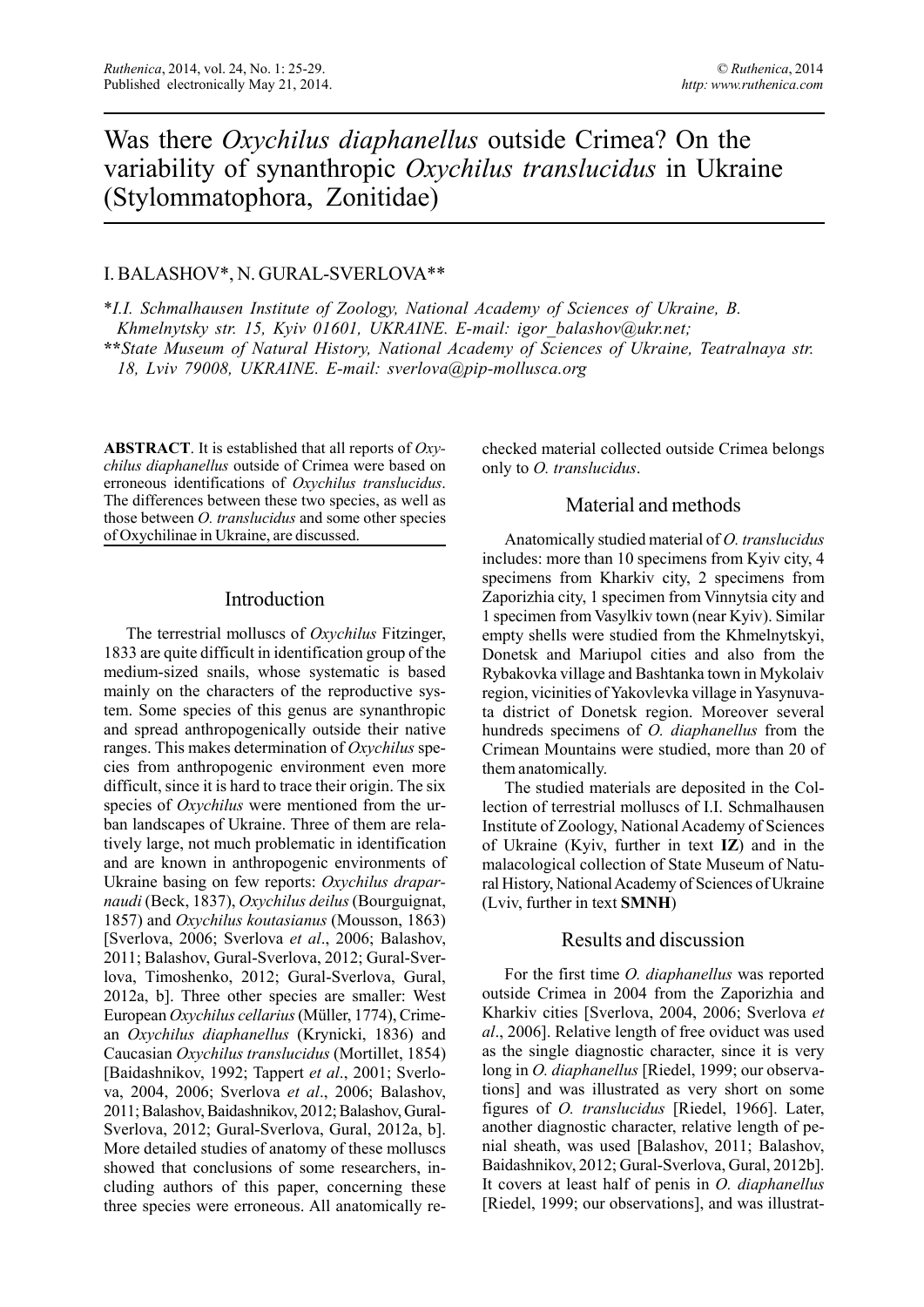ed covering only base of penis on all available figures of *O. translucidus* [Riedel, 1966, 1989 and others]. At that time we ignored shell characters and inner structure of penis was not studied, in spite of the fact that *O. diaphanellus* and *O. translucidus* are species of two different subgenera, which are distinguished only by the inner penis structure. In the species of *Ortizius* Forcart, 1957, to which *O. translucidus* belongs, inside penis there are long axial folds spanning entire length of penis, they are not divided into series of papillae in proximal part [Riedel, 1966; Schileyko, 2003]. In the species of nominative subgenus, *Oxychilus* s. str., axial folds inside penis are divided into series of clearly separate papillae in proximal part [Riedel, 1966, 1999; Schileyko, 2003]. Attribution of *O. diaphanellus* to nominative subgenus is raising some doubts [Riedel, 1999], however in main mentioned character it differs from *Ortizius* in the same way as all species of *Oxychilus* s. str. [Riedel, 1999; checked by us]. Moreover *O. cellarius*, which was reported from Kyiv [Tappert *et al*., 2001], is also a species of *Oxychilus* s. str. (and type species of the genus).

We checked the inner structure of penis in all specimens collected outside Crimea that were earlier identified as *O. diaphanellus*: from the Kyiv, Kharkiv, Zaporizhia cities and Vasylkiv town. All these specimens by their inner penis structure clearly belong to *Ortizius*, thus concluding that they cannot be attributed either to *O. diaphanellus* or to *O. cellarius*. At the same time this confirms earlier correct assessment on the occurrence of *O. translucidus* in the urban landscapes of Ukraine [Baidashnikov, 1992; Sverlova, Kyrpan, 2004].

Consequently, the differences in external structure of reproductive system in *O. diaphanellus* and *O. translucidus*, which were indicated by us [Sverlova, 2004; Sverlova *et al*., 2006; Balashov, 2011; Balashov, Baidashnikov, 2012; Gural-Sverlova, Gural, 2012b], are within the intraspecific variability of *O. translucidus*. In *O. diaphanellus* a free oviduct, as well as general proportions of female part of reproductive system, is in fact relatively very elongated [Riedel, 1999; our observations]. However in *O. translucidus* a free oviduct is also often quite long [Riedel, 1989; Balashov, 2011; Balashov, Baidashnikov, 2012] (Fig. 1, B, D, F), the maximal values of its length overlap with minimal ones in *O. diaphanellus*. It is notable that even in the same population a length of free oviduct is quite variable (Fig. 1, A, B). It appeared that much shorter penial sheath in *O. translucidus* is more constant difference between species. In all studied specimens from the two locations in Kyiv a penial sheath was long [Balashov, 2011] (Fig. 1, C, D). But in all specimens from Kharkiv, Zaporizhia and Vasylkiv, sheath covers only base of penis (Fig. 1, A, B, E, F). Later the specimens with short penial sheath were found in Vinnytsia city [Balashov, Baidashnikov, 2012] and in another location of Kyiv city [Balashov, Gural-Sverlova, 2012], these molluscs were correctly identified as *O. translucidus*. Additional material collected in one population in Kyiv, where earlier only the specimens with long penial sheath were found, also revealed typical *O. translucidus* (Fig. 1 E).

Generally, the variability of reproductive system's external structure in *O. translucidus* and *O. diaphanellus* overlap almost completely. However there are several significant differences. In *O. diaphanellus* a pervaginal gland is usually brownorange or have a large spot of this color (it stand out against a general light coloration of reproductive system), but sometimes this coloration is absent. Among the species of *Oxychilus*, besides *O. diaphanellus*, such coloration of a pervaginal gland is known only in the some endemics of the Azores [Riedel, 1999]. In *O. translucidus* penis is frequently much narrowed in its middle part [Riedel, 1966, 1989] (Fig. 1, E), which never happens in *O. diaphanellus* [Riedel, 1999]. Although the values overlap, in *O. diaphanellus* the proportions of reproductive system are usually much more elongated than in *O. translucidus*. In all studied specimens and in all observed descriptions [Riedel, 1999 and others] a penial sheath in *O. diaphanellus* covers at least half of penis, while in *O. translucidus* it usually covers only a base of penis. But, as was indicated above, in *O. translucidus* a penial sheath is also can be quite long.

The variation of shell structure also overlap in these two species, but in most cases their identification is possible on the basis of the series of several shells. In *O. translucidus* width of umbilicus is usually about 1/8-1/10 of the shell width (but sometimes 1/7-1/12), while in *O. diaphanellus* in most cases it is 1/6-1/7 of the shell width, but sometimes somewhat smaller, in exceptional cases attains 1/10 of shell width. Width of last whorl near aperture in *O. translucidus* is about 2 times larger than penultimate whorl's visible part (but sometimes in 1.5-2.5 times), while in *O. diaphanellus* this value is often not larger than 1.5, however sometimes reaches about 2.

By the shell characters *O. translucidus* can be also distinguished from all other known species of the genus in Ukraine. Mentioned *O. draparnaudi*, *O. deilus* and *O. koutasianus* are much larger. In *O. translucidus* shell width is not larger than 9 mm, while in the adult specimens of listed species it is 12-25 mm. From the synanthropic West European *O. cellarius* and *O. alliarius* (Miller, 1822), which are not yet reliable registered in Ukraine, but already reported from the urban landscapes of Eastern Europe [Sysoev, Schileyko, 2009; Welter-Schultes, 2012] and can be expected in Ukraine, *O. transluci-*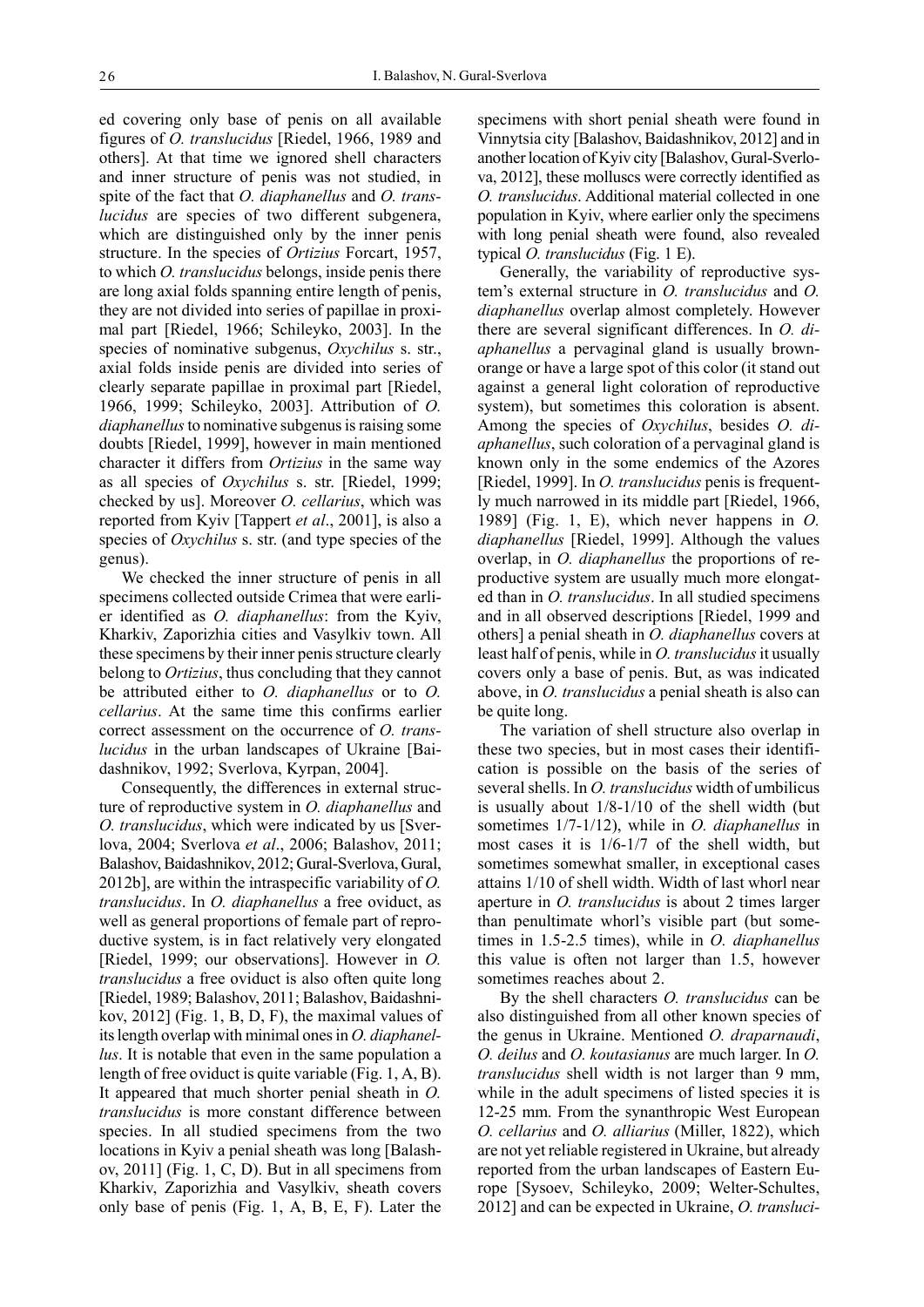

FIG. 1. Reproductive system of *Oxychilus translucidus* from Ukraine: A, B – Zaporizhia city; C-E – Kyiv city; F – Vinnytsia city. Abbreviations: DBC – duct of bursa copulatrix; EP – epiphallus; FL – flagellum (or penial caecum by some authors); FO – free oviduct; PE – penis; PR – penial retractor; PS – penial sheath; PVG – pervaginal gland; RBC – reservoir of bursa copulatrix; VA – vagina; VD – vas deferens (drawings A-B by N. Gural-Sverlova, C-F by I. Balashov).

РИС. 1. Половая система *Oxychilus translucidus* из Украины: A, B – г. Запорожье; C-E – г. Киев; F – г. Винница. Сокращения: DBC – проток семяприемника; EP – эпифаллус; FL – флагеллум (или пениальный цэкум согласно некоторым авторам); FO – яйцевод; PE – пенис; PR – пениальный ретрактор; PS – пениальный чехол; PVG – околовагинальная железа; RBC – резервуар семяприемника; VA – вагина; VD – семяпровод (рисунки A-B – Н. Гураль-Сверлова, C-F – И. Балашёв).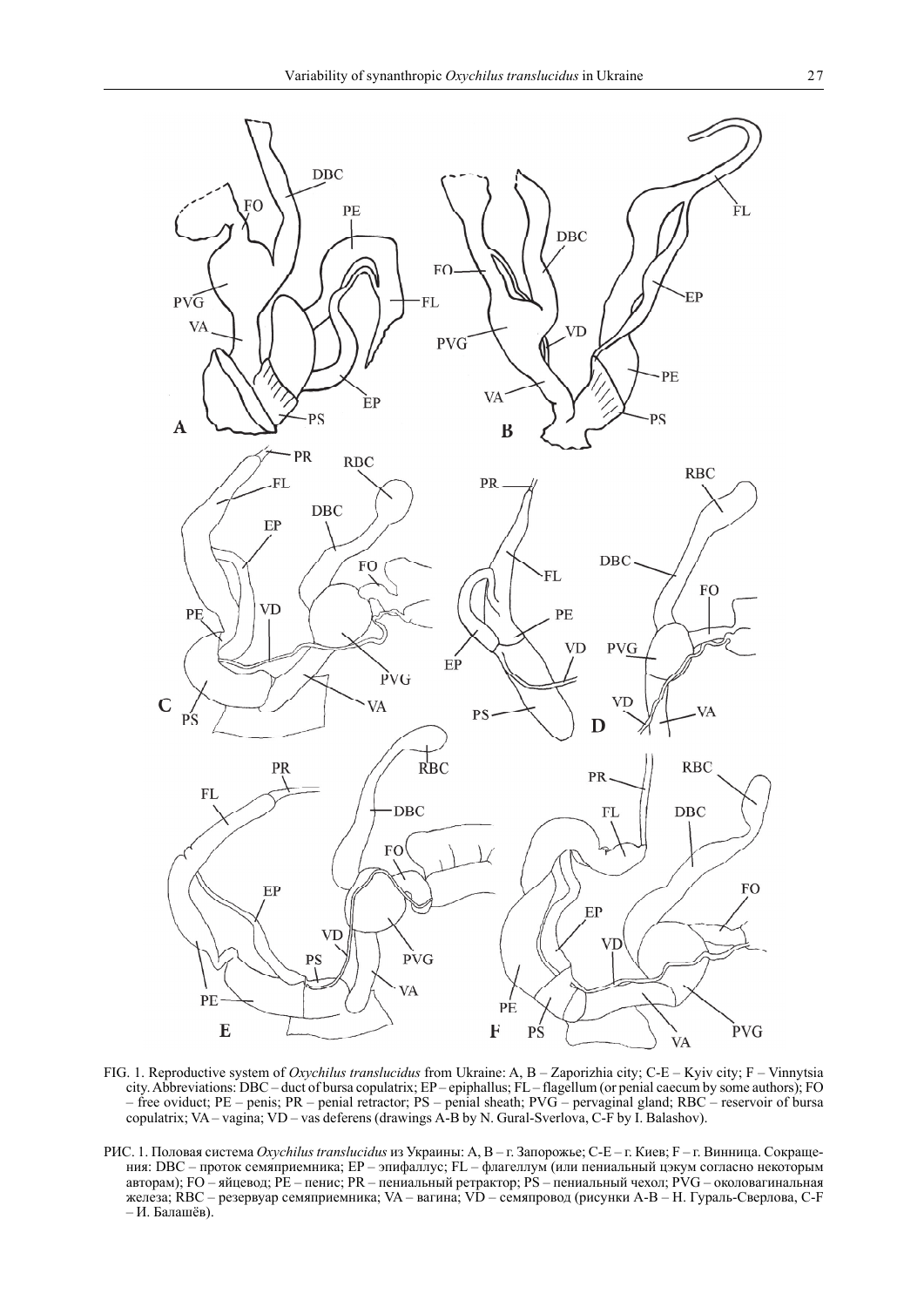*dus* differs by much narrower umbilicus. In two mentioned species its width is 1/5-1/6 of shell width against 1/8-1/10 (sometimes 1/7) in *O. translucidus*.

Also in Ukraine there was a case of an erroneous identification as *O. translucidus* of another Oxychilinae species – native *Morlina glabra* (Rossmässler, 1836). A.V. Korniushin [1988] reported *O. translucidus* (it was determined by Prof. I.M. Likharev) from the natural forests of Kaniv Nature Reserve. Later it was shown that this report was based on an erroneous identification of *M. glabra* [Balashov, Baidashnikov, 2010; Balashov, 2011]. Latter species in Ukraine mainly occurs in the west of the country, but rarely also in its northern and central areas, sometimes it can inhabit the suburban forest parks and rarely even the city parks [Baidashnikov, 1992; Sverlova *et al*., 2006; Balashov, Baidashnikov, 2010, 2012; Balashov, 2012; Balashov *et al*., 2013a]. Therefore co-occurrence of *O. translucidus* and *M. glabra* is sometimes possible in Ukraine. The shell of latter species differs in a higher spire (about 1/3 of shell height against about 1/4-1/5 in *O. translucidus*), a narrower umbilicus (less than 1/10 of shell width) and a larger shell (width 12-18 mm). An external structure of reproductive system in these species is somewhat different [Schileyko, 2003; Balashov, 2012], but, similar to *O. diaphanellus*, these differences are not very demonstrative. Most reliably these species can be distinguished by their inner structure of penis. In *Morlina* there is a large bifurcated stimulator, while in the *Oxychilus* species the similar structures are never present [Schileyko, 2003].

A possibility of relatively precise identification of *O. translucidus* by shell characters allows to conclude that some of our earlier reports of *Oxychilus* sp*.* belong to this species: from the Khmelnytskyi, Donetsk and Mariupol cites [Sverlova, 2004; Gural-Sverlova, Gural, 2012a; Balashov *et al*., 2013a, b]. Also there are similar shells in IZ from the Mykolaiv region: the Bashtanka town (1998, leg. S.S. Kramarenko) and Rybakovka village (2006, leg. N.V. Vychalkovskaya); and in SNHM from Donetsk region: vicinities of Yakovlevka village (1989, leg. E.G. Timoshenko). Moreover a single similar specimen was observed in Khmilnyk town (Vinnytsia region) in 2009 by I. Balashov, but it was lost.

Consequently, it is possible to distinguish *O. translucidus* by the shell characters at least in Ukraine. However, in the cases of finding of some Oxychilinae outside their known ranges, it is insistently recommended to study their inner structure of penis for a reliable identification.

#### References

Baidashnikov A.A. 1992. Terrestrial mollusk fauna of the Ukrainian Polesie area. Communication 1. Species composition and connection with vegetative cover. *Vestnik Zoologii*, 4: 13-19 [in Russian].

- Balashov I. 2011. *Terrestrial molluscs (Gastropoda) of the forest-steppe zone of Ukraine*. Abstract of thesis for the scientific degree of candidate of biological sciences. Kyiv, 19 pp. [in Ukrainian].
- Balashov I. 2012. Terrestrial mollusks (Gastropoda) of the Slovechansko-Ovrutsky Ridge (Zhytomyr region, Northern Ukraine). *Vestnik Zoologii*, 46(6): 491-497.
- Balashov I.A., Baidashnikov A.A. 2010. Terrestrial molluscs (Gastropoda) of the forest-steppe in the Dnieper Area and their confinement to different phytocenoses. *Vestnik Zoologii*, 44(4): 309-316 [in Russian].
- Balashov I.A., Baidashnikov A.A. 2012. Terrestrial molluscs (Gastropoda) of Vinnytsia region and their confinement to different phytocenoses. *Vestnik Zoologii*, 46(1): 19-28 [in Russian].
- Balashov I.A., Baidashnikov A.A., Romanov G.A., Gural-Sverlova N.V. 2013a. Terrestrial molluscs of Khmelnitsky region (the Podolian Upland, Ukraine). *Zoologicheskii Zhurnal*, 92(2): 154–166 [in Russian].
- Balashov I., Gural-Sverlova N. 2012. An annotated checklist of the terrestrial molluscs of Ukraine. *Journal of Conchology*, 41(1): 91-109.
- Balashov I.A., Kramarenko S.S., Zhukov A.V., Shklyaruk A.N., Baidashnikov A.A., Vasyliuk A.V. 2013b. Contribution to the knowledge of terrestrial molluscs in southeastern Ukraine. *Malacologica Bohemoslovaca*, 12: 62-69.
- Gural-Sverlova N.V., Gural R.I. 2012a. *Scientific collections of State Natural History Museum*. *4. Malacological fund.* Lviv, 254 pp. [in Ukrainian].
- Gural-Sverlova N.V., Gural R.I. 2012b. *Guide for the terrestrial molluscs of Ukraine*. Lviv, 216 pp. [in Ukrainian].
- Gural-Sverlova N.V., Timoshenko E.G. 2012. *Oxychilus koutaisanus mingrelicus* (Zonitidae) and *Stenomphalia ravergiensis* (Hygromiidae) – Caucasian species of land molluscs in south-east of Ukraine. *Ruthenica*, 22 (2): 135-140 [in Russian].
- Korniushin A.V. 1988. Terrestrial malacofauna of the hornbeam-oak forests in Middle Dnieper Area. *Proceedings of the Zoological Institute of USSR Academy of Sciences*, 187: 109-120 [in Russian].
- Riedel A. 1966. Zonitidae (excl. Daudebardiinae) der Kaukasusländer (Gastropoda). *Annales Zoologici*, 24 (1): 1–303.
- Riedel A. 1989. Zonitidae (sensu lato) des Ostpontischen Gebirges in der Turkei (Gastropoda). *Annales Zoologici*, 42 (18): 363-424.
- Riedel A. 1999. Revision von *Oxychilus diaphanellus* (Krynicki, 1836) aus der Krim (Gastropoda: Stylommatophora: Zonitidae). *Folia Malacologica*, 7 (1): 19-27.
- Schileyko A.A. 2003. Treatise on Recent Terrestrial Pulmonate Molluscs. Part 10: Ariophantidae, Ostracolethidae, Ryssotidae, Milacidae, Dyakiidae, Staffordiidea, Gastrodontidae, Zonitidae, Daudebardiidae, Parmacellidae. *Ruthenica*, Supplement 2, Part 10: 1309-1466.
- Sverlova N.V. 2004. *Scientific collections of the State Natural History Museum. Land molluscs.* Lviv, 200 pp. [in Ukrainian].